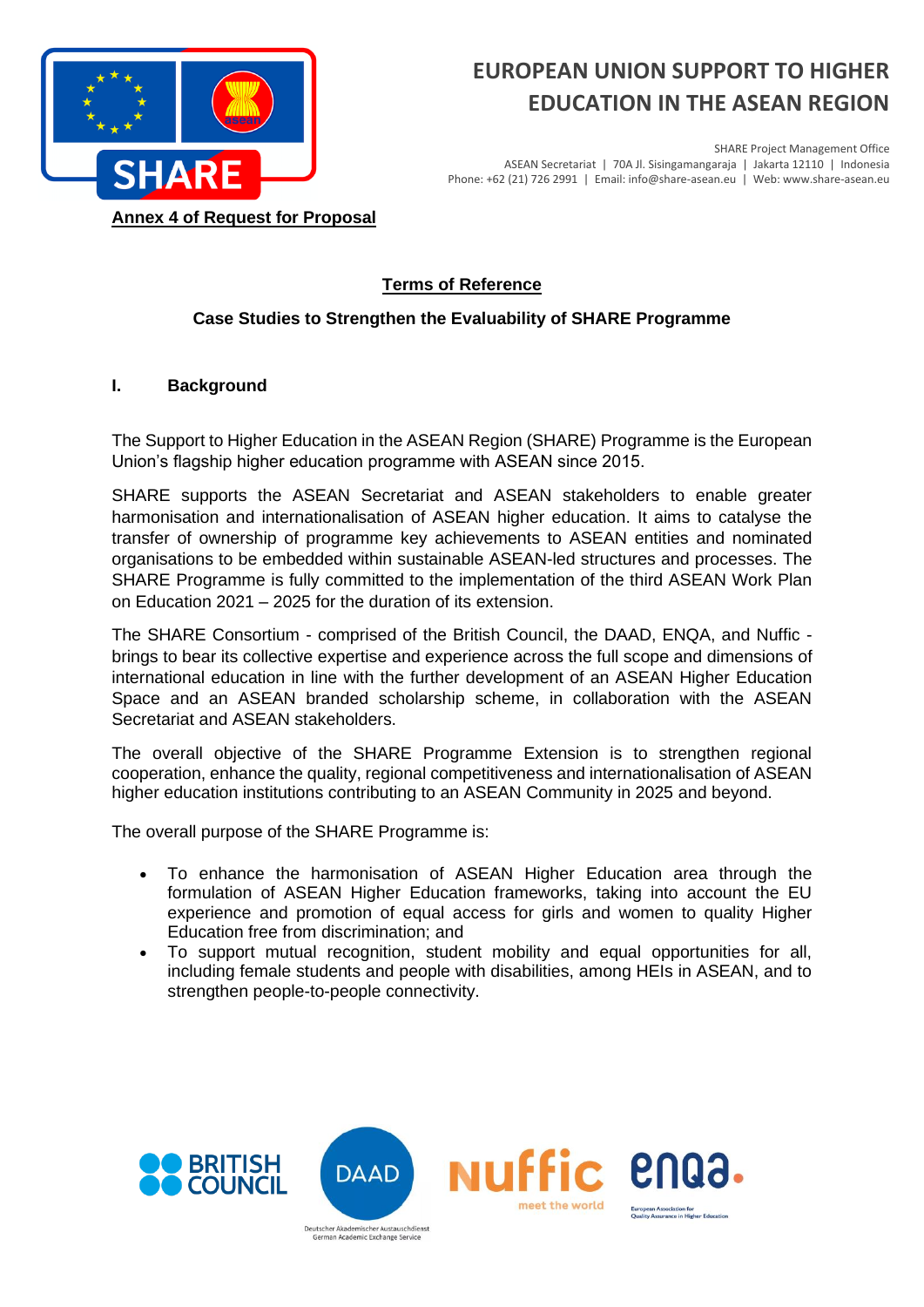The expected results are:

- Enhanced opportunities for policy dialogue on strategic issues (including equal opportunities and gender equality) of harmonisation of ASEAN higher education involving variety of stakeholders including ASEAN and EU as required;
- ASEAN Qualifications Reference Framework and ASEAN Regional Quality Assurance including disaggregated data collection further developed and supported;
- ASEAN Credit Transfer System (ACTS) and ASEAN-EU Credit Transfer System (AECTS) further developed and tested through mobility with scholarships.

SHARE Programme applies a systematic monitoring and evaluation using a logical framework document to regularly monitor progress throughout its delivery and form a framework for evaluation. This describes the programme as it was and demonstrates indicators achievements as evidence of the programme delivery. However, quantitative methods have limitations in demonstrating the efficacy of the programme, and its impact. A case study will be carried out to study intensely one set (or unit) of subject/topic – individual, program, platform, approach/models within a specific context as robust evidence to strengthen the evaluability of the SHARE Programme.

#### **II. Objective of the Case Studies**

SHARE is underpinned by a comprehensive results framework and monitoring plan that coordinates the collection and use of programme performance data. This data forms an important part of our understanding of the scope, scale and impact of SHARE, but only provides a partial picture of the results and impact achieved.

To generate deeper insights, SHARE is seeking proposals for the proposals for a series of case studies that will strengthen the evaluability of SHARE Programme. They will systematically collect qualitative data that provides a more comprehensive picture of the extent to which SHARE is supporting positive change in greater collaboration in higher education across ASEAN member states. The series of case studies will allow to better understand and communicate the contribution of SHARE to the development of an ASEAN Higher Education Space. The specific themes to be assessed through these case studies will be discussed and agreed with the consortium partners and the SHARE Team Leader. They will be drawn from all three programme result areas and will address the following questions:

- 1. To what extent has the SHARE Programme been effective in enhancing the harmonisation of ASEAN Higher Education? and
- 2. To what extent has the SHARE Programme been effective in supporting mutual recognition, student mobility, equal opportunities amongst HEIs in ASEAN to strengthen people-to-people connectivity?

#### **Structure of case studies**

The case studies should follow a basic structure that:

- i) describes the issue/challenge that SHARE is addressing.
- ii) describes what was delivered through SHARE to address this issue.
- iii) draws upon output/outcome data, where relevant, to describe immediate results and/or useful contextual information.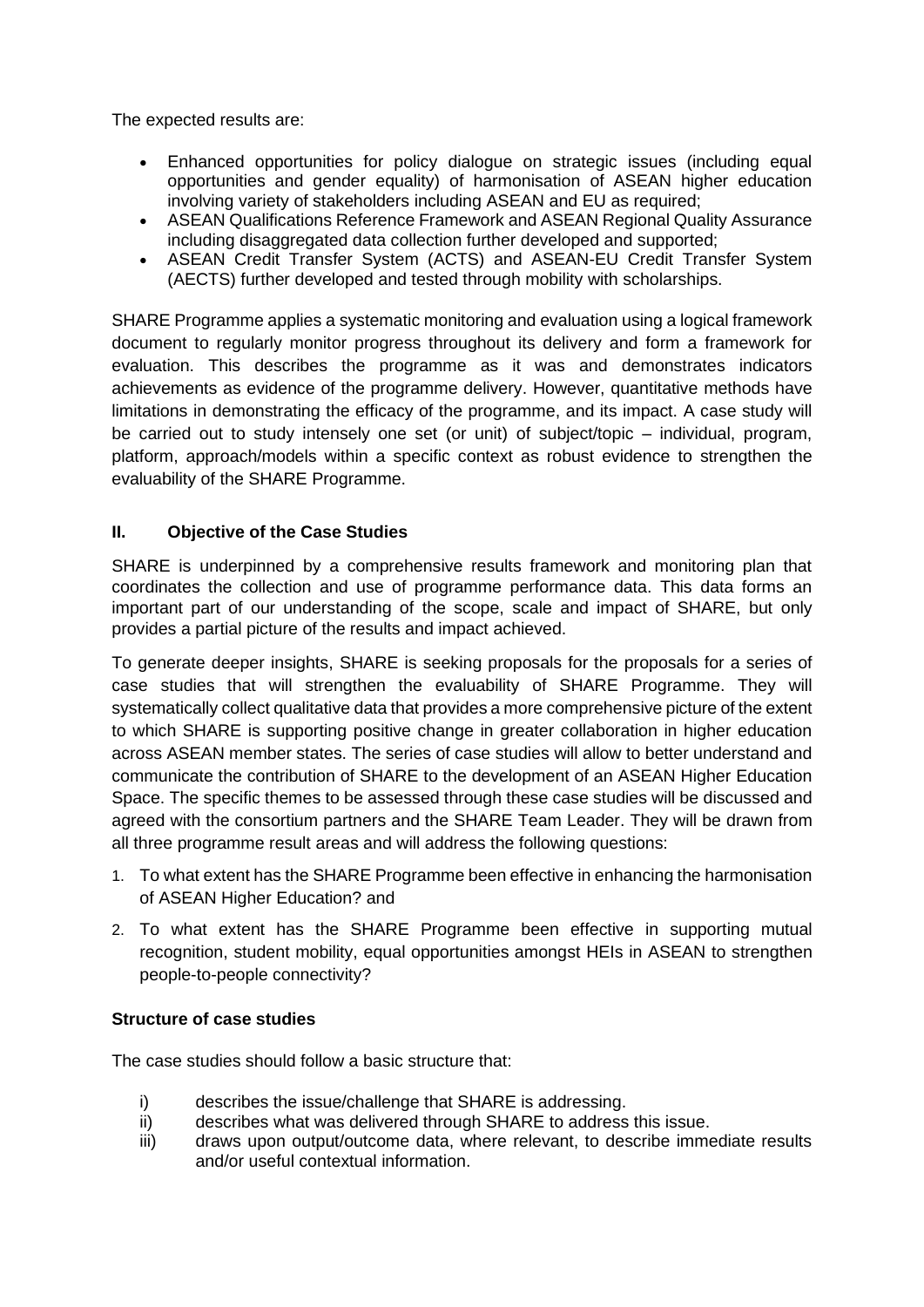iv) describes the impact delivered at an individual, institutional, or regulatory/policy level, depending on the focus of each case studies. We invite proposals as to approaches and will finalise a format during the inception period.

Case studies should also be guided by the Organisation for Economic Co-operation and Development (OECD) Development Assistance Committee (DAC) revised evaluation criteria, specifically:

- **Relevance:** *Is the SHARE Programme (e.g., specific theme) doing the right things?* The extent to which the intervention objectives and design respond to beneficiaries, global, country, and partner/institution needs, policies, and priorities, and continue to do so if circumstances change.
- **Coherence:** *How well does the SHARE Programme (e.g., specific theme) fit?* The extent to which other interventions (particularly policies) support or undermine the intervention, and vice versa. Includes internal and external coherence.
- **Effectiveness: Is the** *SHARE Programme (e.g., specific theme) achieving its objectives?*

The extent to which the intervention achieved, or is expected to achieve, its objectives, and its results, including any differential results across groups.

- **Efficiency:** *How well are resources being used?* The extent to which the intervention delivers, or is likely to deliver, results in an economic and timely way.
- **Impact:** *What difference does the intervention make?* The extent to which the intervention has generated or is expected to generate significant positive or negative, intended or unintended, higher-level effects.
- **Sustainability:** *Will the benefits last?* The extent to which the net benefits of the intervention continue, or are likely to continue

We envisage to commission a series of up to 6 case studies, produced over 2 periods. A final programme evaluation that will be commissioned in 2022 will embed the key findings.

#### **III. Methodology**

This following methodology is proposed:

- A consultation workshop with SHARE consortium partners to identify the specific themes, timeline, key informants and identify lessons learned and a dissemination plan for each case study.
- Review of programme documents and monitoring data relevant to each case study.
- Development of a data collection plan for each case study, identifying methods of collection (focus groups, individual interviews and so forth), participants, and timeline.
- Identify human interest stories to feature and be communicated to wider audiences
- A workshop to validate case study findings with consortium partners.
- Production of case study summaries using the structure described above.

We welcome suggestions of other approaches that will deliver against objectives.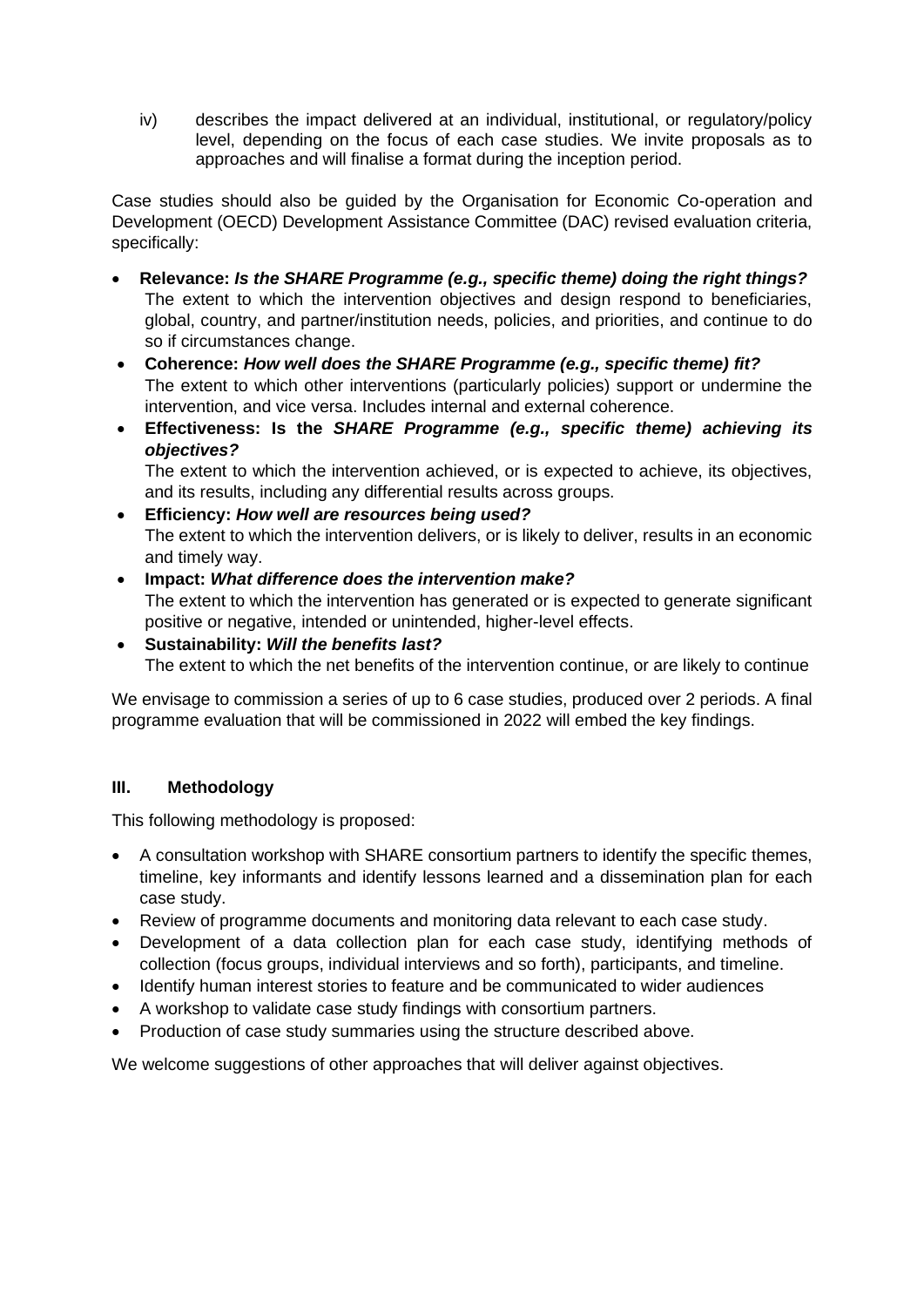#### **IV. Deliverables**

The selected consultancy/expert will produce the following deliverables:

- i. An inception report detailing approach and timelines
- ii. A summary of methods and approach for each case study
- iii. Completed  $1<sup>st</sup>$  period of case studies with the format and content summarised in this document.
- iv. A workshop with SHARE consortium partners to review the  $1<sup>st</sup>$  period of case studies result.
- v. Interim case study report
- vi. Completed 2nd period of case studies with the format and content summarised in this document.
- vii. A workshop with SHARE consortium partners to review the  $2<sup>nd</sup>$  period of case studies result.
- viii. Final case study report

#### **V. Reporting**

The selected consultancy/expert will primarily report to Sr. MEL Officer of the SHARE Programme. They will work closely with the Team Leader and British Council East Asia Director of Evidence, Evaluation and Learning as well as with SHARE partners and any relevant bodies.

#### **VI. Skills and Expertise Required**

We are seeking a consultant, consultant team, or agency based in ASEAN region that has a proven combined track-record in the following:

- Academic background with a graduate degree in social sciences, economics, development or education;
- Experience of at least 5 years of conducting evaluation and / or impact evaluation particularly within the higher education context in the ASEAN region:
- Experience of conducting case study research and developing best practice guides, preferably in the Higher Education sector in the ASEAN region;
- Familiarity with the European and ASEAN Higher Education internationalisation agenda;
- Fluency in English Excellent communication and facilitation skills;
- Strong analytical and report writing skills:
- **Excellent time management skills and ability to meet deadlines:**
- Availability to travel internationally if required.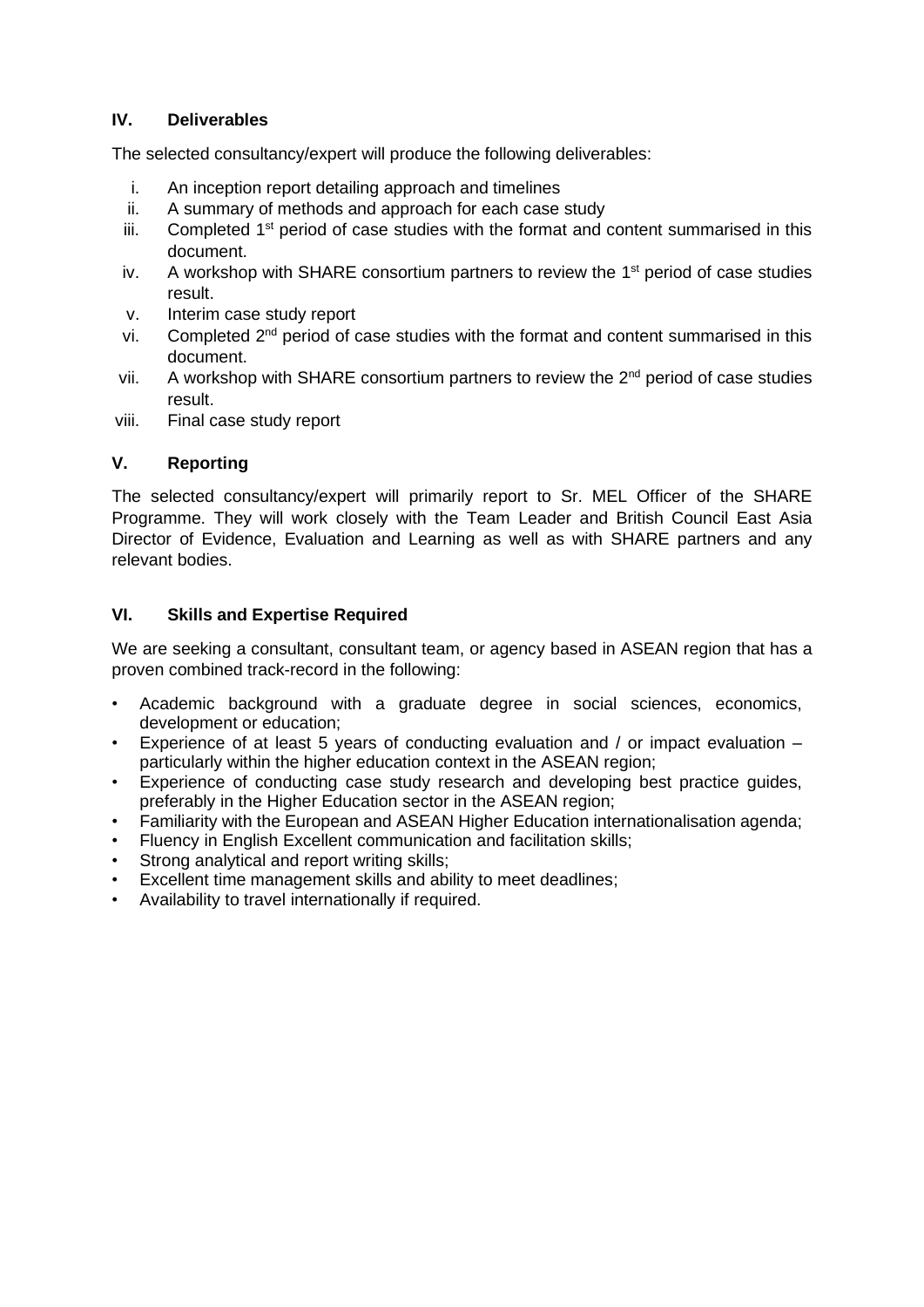#### **VII. Provisional Timescales**

The timeframe of this consultancy will be from December 2021 to September 2022. The final timeline of work will be agreed during the inception period, but the following is indicative.

| <b>Timeline</b>                                 | <b>Activity</b>                                          |  |
|-------------------------------------------------|----------------------------------------------------------|--|
| 15 October 2021                                 | Call for proposal                                        |  |
| 22 October 2021                                 | Clarification questions deadline                         |  |
| 27 October 2021                                 | British Council to respond to clarification questions    |  |
| 29 October 2021                                 | Proposal submission deadline                             |  |
| 3 November 2021                                 | Application shortlisting                                 |  |
| 8 - 12 November 2021                            | Applicants Interview                                     |  |
| 19 November 2021                                | Announcement of successful applicants                    |  |
| 30 November 2021                                | Contract concluded with winning supplier                 |  |
| 1 December 2021                                 | Contract start date                                      |  |
| <b>Indicative timeline for Consultancy work</b> |                                                          |  |
| <b>Timeline</b>                                 | <b>Activity</b>                                          |  |
| 6 December 2021                                 | Kick-off meeting                                         |  |
| 10 December 2021                                | Inception report submission                              |  |
| 14 December 2021                                | Consultation with SHARE consortium partner workshop      |  |
|                                                 | to identify case studies                                 |  |
| 21 December 2021                                | A summary of methods and approach for each case study    |  |
|                                                 | submission                                               |  |
| January - March 2022                            | Data collection for 1 <sup>st</sup> period of case study |  |
| End March 2022                                  | Workshop with SHARE consortium partner to validate the   |  |
|                                                 | result of 1 <sup>st</sup> period of case study           |  |
| Mid-April 2022                                  | Interim case studies report                              |  |
| June – August 2022                              | Data collection for 2 <sup>nd</sup> period of case study |  |
| Early September 2022                            | Workshop with SHARE consortium partner to validate the   |  |
|                                                 | result of 2 <sup>nd</sup> period of case study           |  |
| Mid-September 2022                              | Final case studies report submission                     |  |

#### **Timeline for Request for Proposal**

#### **VIII. Anticipated Budget**

The indicative budget allocated to this contract will be a maximum of EUR 25,000

#### **IX. How to apply**

Interested applicants should submit the following documents to [sharepmo@britishcouncil.org](mailto:sharepmo@britishcouncil.org) by the response deadline, as set out in the timeline of proposal submission.

- Annex 2 Supplier Response addressing the case study approach and structure specified above
- Annex 3 Pricing Approach
- Curriculum Vitae of each member of the applying research team
- Writing sample of case study report of not more than 2 pages.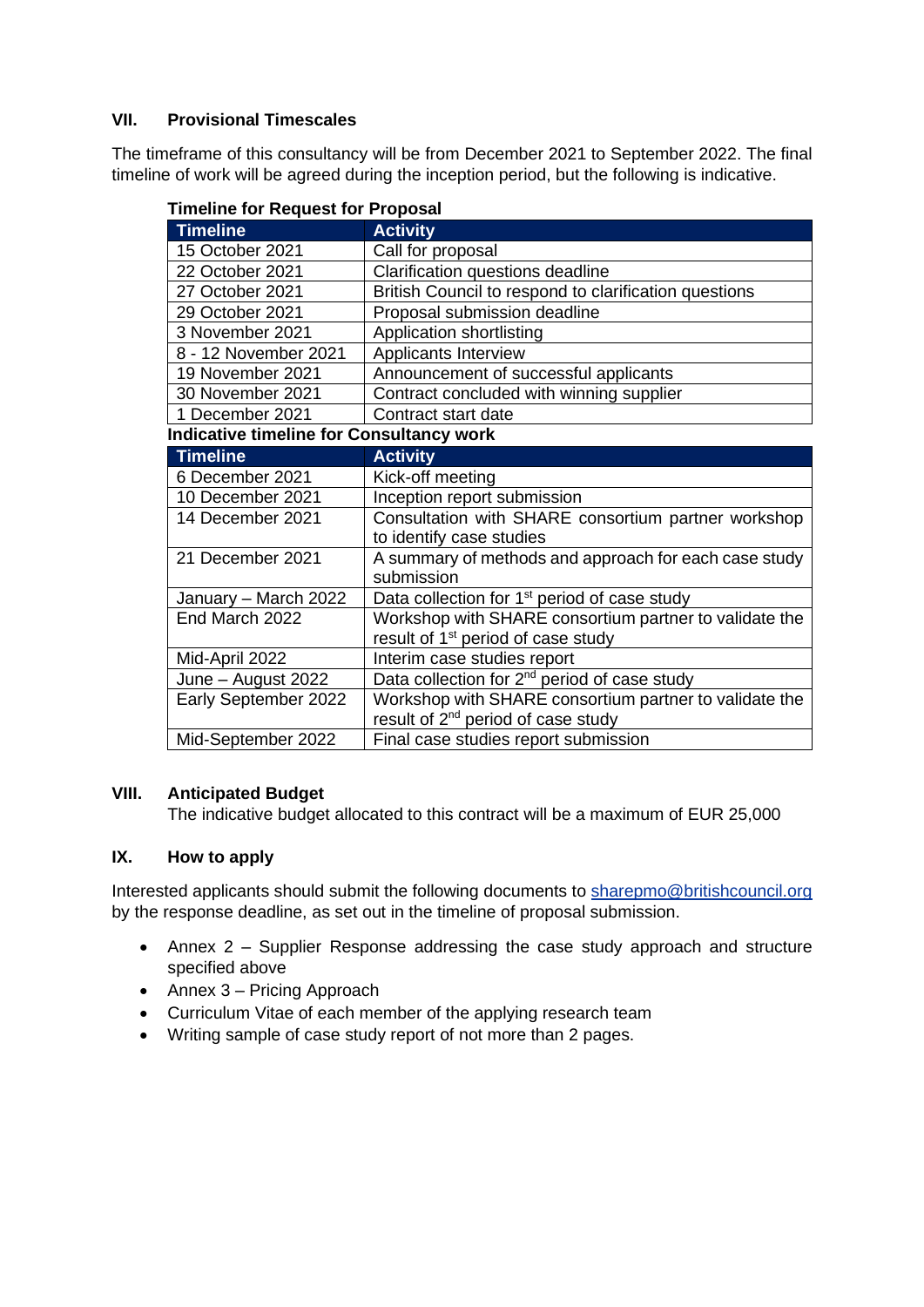# **X. Evaluation criteria**

Responses from potential applicants will be assessed on the following criteria.

| <b>Award Criteria</b> |                                                                                                                                                |           |
|-----------------------|------------------------------------------------------------------------------------------------------------------------------------------------|-----------|
| <b>Criteria</b>       | <b>Item of evaluation</b>                                                                                                                      | Weighting |
| <b>Research</b>       | <b>Method and delivery</b><br>а.                                                                                                               | 40%       |
| <b>Proposal</b>       | Case study design and method<br>approach                                                                                                       |           |
|                       | Illustrative of stories feature                                                                                                                |           |
|                       | Feasibility of the work plan<br>$\bullet$                                                                                                      |           |
|                       | b. Skills and expertise of proposed team                                                                                                       | 30%       |
|                       | Experiences from previous case<br>$\bullet$<br>study                                                                                           |           |
|                       | Expertise and track record<br>of<br>$\bullet$<br>proposed team                                                                                 |           |
| <b>Commercial</b>     | Submitted<br>(including<br>budget<br>cost<br>breakdown)                                                                                        | 20%       |
| <b>Social Value</b>   | contribution to<br>The<br>study<br>integrated<br>communities and encourage empowerment<br>of women, vulnerable adults, and minority<br>groups. | 10%       |
| Total score           |                                                                                                                                                | 100%      |

## • **Scoring Model**

| <b>Points</b> | <b>Interpretation</b>                                                                                                                                                                                                                                                                                                                                                                                                                                                                                      |
|---------------|------------------------------------------------------------------------------------------------------------------------------------------------------------------------------------------------------------------------------------------------------------------------------------------------------------------------------------------------------------------------------------------------------------------------------------------------------------------------------------------------------------|
| 10            | <b>Excellent</b> – Overall the response demonstrates that the bidder meets all<br>areas of the requirement and provides all of the areas evidence requested in<br>the level of detail requested. This, therefore, is a detailed excellent response<br>that meets all aspects of the requirement leaving no ambiguity as to whether<br>the bidder can meet the requirement.                                                                                                                                 |
| 7             | Good - Overall the response demonstrates that the bidder meets all areas<br>of the requirement and provides all of the areas of evidence requested but<br>contains some trivial omissions in relation to the level of detail requested in<br>terms of either the response or the evidence. This, therefore, is a good<br>response that meets all aspects of the requirement with only a trivial level<br>ambiguity due the bidders failure to provide all information at the level of detail<br>requested. |
| 5             | Adequate - Overall the response demonstrates that the bidder meets all<br>areas of the requirement, but not all of the areas of evidence requested have<br>been provided. This, therefore, is an adequate response, but with some<br>limited ambiguity as to whether the bidder can meet the requirement due to<br>the bidder's failure to provide all of the evidence requested.                                                                                                                          |
| 3             | <b>Poor</b> – The response does not demonstrate that the bidder meets the<br>requirement in one or more areas. This, therefore, is a poor response with<br>significant ambiguity as to whether the bidder can meet the requirement due<br>to the failure by the bidder to show that it meets one or more areas of the<br>requirement.                                                                                                                                                                      |
| 0             | <b>Unacceptable</b> - The response is non-compliant with the requirements of the<br>RFP and/or no response has been provided.                                                                                                                                                                                                                                                                                                                                                                              |